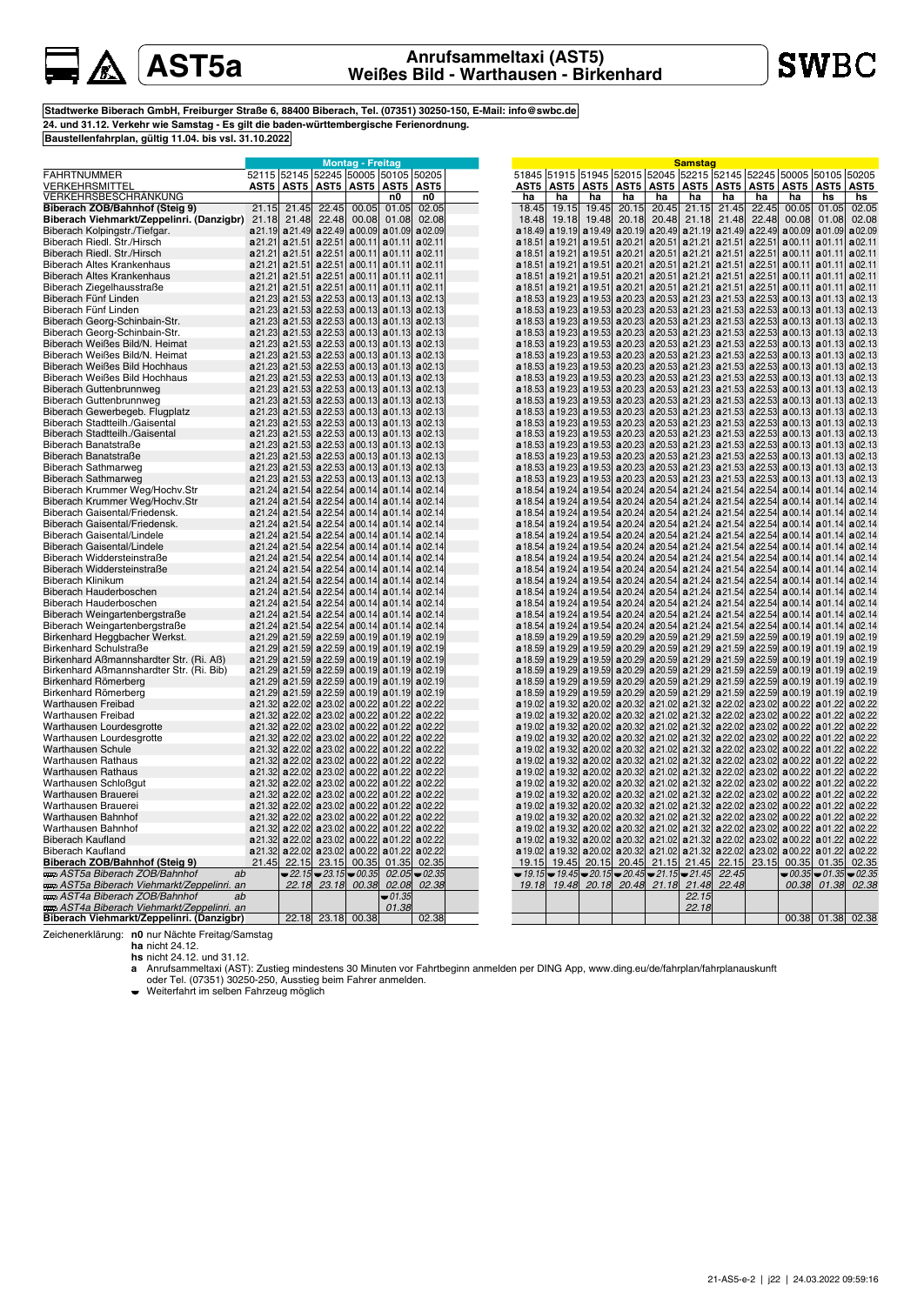# **A**

## **AST5a Anrufsammeltaxi (AST5) Weißes Bild - Warthausen - Birkenhard**

**Stadtwerke Biberach GmbH, Freiburger Straße 6, 88400 Biberach, Tel. (07351) 30250-150, E-Mail: info@swbc.de 24. und 31.12. Verkehr wie Samstag - Es gilt die baden-württembergische Ferienordnung. Baustellenfahrplan, gültig 11.04. bis vsl. 31.10.2022**

|                                                                |         |        |                              |                  |               |                               |                                                                                                                         |         |         | Sonn- und Feiertag                                       |                                                                                                                                                 |                                       |                               |                     |                                                                                                                                                         |                   |             |                               |             |
|----------------------------------------------------------------|---------|--------|------------------------------|------------------|---------------|-------------------------------|-------------------------------------------------------------------------------------------------------------------------|---------|---------|----------------------------------------------------------|-------------------------------------------------------------------------------------------------------------------------------------------------|---------------------------------------|-------------------------------|---------------------|---------------------------------------------------------------------------------------------------------------------------------------------------------|-------------------|-------------|-------------------------------|-------------|
| FAHRTNUMMER                                                    | 50745   | 50845  |                              |                  |               |                               | 50945 51045 51145 51245 51345 51445 51545 51645 51745                                                                   |         |         |                                                          |                                                                                                                                                 |                                       |                               | 51845  51915  51945 | 52015                                                                                                                                                   | 52045             | 52115       | 52145                         | 52245       |
| VERKEHRSMITTEL                                                 | AST5    | AST5   | AST5                         | AST5             | AST5          | AST5                          | AST5                                                                                                                    | AST5    | AST5    | AST5                                                     |                                                                                                                                                 |                                       |                               |                     | AST5   AST5   AST5   AST5   AST5   AST5                                                                                                                 |                   |             | AST5   AST5                   | AST5        |
| Biberach ZOB/Bahnhof (Steig 9)                                 | 07.45   | 08.45  | 09.45                        | 10.45            | 11.45         | 12.45                         | 13.45                                                                                                                   | 14.45   | 15.45   | 16.45                                                    | 17.45                                                                                                                                           | 18.45                                 | 19.15                         | 19.45               | 20.15                                                                                                                                                   | 20.45             | 21.15       | 21.45                         | 22.45       |
| Biberach Viehmarkt/Zeppelinri. (Danzigbr)                      | 07.48   | 08.48  | 09.48                        | 10.48            | 11.48         | 12.48                         | 13.48                                                                                                                   | 14.48   | 15.48   | 16.48                                                    | 17.48                                                                                                                                           | 18.48                                 | 19.18                         | 19.48               | 20.18                                                                                                                                                   | 20.48             |             | 21.18 21.48                   | 22.48       |
| Biberach Kolpingstr./Tiefgar.                                  | a07.49  | a08.49 | a09.49                       |                  |               |                               | a 10.49 a 11.49 a 12.49 a 13.49                                                                                         |         |         | $a14.49$ a 15.49 a 16.49                                 |                                                                                                                                                 | a 17.49 a 18.49                       | a 19.19                       |                     | a 19.49 a 20.19 a 20.49 a 21.19 a 21.49                                                                                                                 |                   |             |                               | a 22.49     |
| Biberach Riedl. Str./Hirsch                                    | a07.5   | a08.51 | a09.51                       | a 10.51          | a 11.51       | a 12.51                       | a 13.51                                                                                                                 | a14.51  |         | a15.51 a16.51                                            |                                                                                                                                                 | $a17.51$ a 18.51                      | a19.21                        |                     | a 19.51 a 20.21 a 20.51 a 21.21 a 21.51                                                                                                                 |                   |             |                               | a 22.51     |
| Biberach Riedl. Str./Hirsch                                    | a07.51  | a08.51 | a09.51                       | a 10.51          | a 11.51       | a 12.51                       | a 13.51                                                                                                                 |         |         | $a14.51$ a 15.51 a 16.51                                 |                                                                                                                                                 | $a17.51$ a 18.51                      | a 19.21                       |                     | $\mathbf{a}$ 19.51 $\mathbf{a}$ 20.21 $\mathbf{a}$ 20.51                                                                                                |                   |             | a21.21 a21.51                 | a 22.51     |
| Biberach Altes Krankenhaus                                     | a07.51  | a08.51 |                              | $a09.51$ a 10.51 | a 11.51       |                               | a12.51 a13.51                                                                                                           |         |         | $\mathbf{a}$ 14.51 $\mathbf{a}$ 15.51 $\mathbf{a}$ 16.51 |                                                                                                                                                 | $a17.51$ a 18.51                      | a 19.21                       |                     | a 19.51 a 20.21 a 20.51                                                                                                                                 |                   |             | $a21.21$ $a21.51$             | a 22.51     |
| Biberach Altes Krankenhaus                                     | a07.51  | a08.51 |                              | $a09.51$ a 10.51 | a 11.51       |                               | a12.51 a13.51                                                                                                           | a14.51  |         | $\mathbf{a}$ 15.51 $\mathbf{a}$ 16.51                    | a17.51                                                                                                                                          | a 18.51                               | a 19.21                       |                     | a 19.51 a 20.21 a 20.51                                                                                                                                 |                   |             | $a21.21$ $a21.51$             | a 22.51     |
| Biberach Ziegelhausstraße                                      | a07.51  | a08.51 |                              | $a09.51$ a 10.51 | a 11.51       | a 12.51                       | a 13.51                                                                                                                 | a14.51  |         | a15.51 a16.51                                            |                                                                                                                                                 | $a17.51$ a 18.51                      |                               |                     | a 19.21   a 19.51   a 20.21   a 20.51                                                                                                                   |                   |             | a 21.21 a 21.51               | a 22.51     |
| Biberach Fünf Linden                                           | a07.53  | a08.53 |                              |                  |               |                               | <b>a</b> 09.53 <b>a</b> 10.53 <b>a</b> 11.53 <b>a</b> 12.53 <b>a</b> 13.53 <b>a</b> 14.53 <b>a</b> 15.53 <b>a</b> 16.53 |         |         |                                                          | a 17.53                                                                                                                                         | a 18.53                               | a 19.23                       |                     | <b>a</b> 19.53 <b>a</b> 20.23 <b>a</b> 20.53 <b>a</b> 21.23 <b>a</b> 21.53                                                                              |                   |             |                               | a 22.53     |
| Biberach Fünf Linden                                           | a07.53  | a08.53 |                              |                  |               |                               |                                                                                                                         |         |         |                                                          | a 09.53 a 10.53 a 11.53 a 12.53 a 13.53 a 14.53 a 15.53 a 16.53 a 17.53 a 18.53                                                                 |                                       |                               |                     | a 19.23 a 19.53 a 20.23 a 20.53 a 21.23 a 21.53                                                                                                         |                   |             |                               | a 22.53     |
| Biberach Georg-Schinbain-Str.                                  | a07.53  |        |                              |                  |               |                               | a08.53 a09.53 a10.53 a11.53 a12.53 a13.53 a14.53 a15.53 a16.53                                                          |         |         |                                                          |                                                                                                                                                 | a 17.53 a 18.53                       |                               |                     | a 19.23 a 19.53 a 20.23 a 20.53 a 21.23 a 21.53                                                                                                         |                   |             |                               | a 22.53     |
| Biberach Georg-Schinbain-Str.                                  | a07.53  | a08.53 | a09.53                       | a10.53           |               |                               | <b>a</b> 11.53 <b>a</b> 12.53 <b>a</b> 13.53                                                                            |         |         | <b>a</b> 14.53 <b>a</b> 15.53 <b>a</b> 16.53             | a17.53                                                                                                                                          | a 18.53                               |                               |                     | <b>a</b> 19.23 <b>a</b> 19.53 <b>a</b> 20.23 <b>a</b> 20.53                                                                                             |                   |             | $a21.23$ $a21.53$             | a 22.53     |
| Biberach Weißes Bild/N. Heimat                                 | a07.53  | a08.53 |                              |                  |               |                               | a 09.53 a 10.53 a 11.53 a 12.53 a 13.53 a 14.53 a 15.53 a 16.53                                                         |         |         |                                                          |                                                                                                                                                 | a 17.53   a 18.53                     | a 19.23                       |                     | a 19.53 a 20.23 a 20.53 a 21.23 a 21.53                                                                                                                 |                   |             |                               | a 22.53     |
| Biberach Weißes Bild/N. Heimat                                 | a07.53  | a08.53 |                              | $a09.53$ a 10.53 |               |                               | a 11.53 a 12.53 a 13.53 a 14.53 a 15.53 a 16.53                                                                         |         |         |                                                          |                                                                                                                                                 |                                       |                               |                     | <b>a</b> 17.53 <b>a</b> 18.53 <b>a</b> 19.23 <b>a</b> 19.53 <b>a</b> 20.23 <b>a</b> 20.53                                                               |                   |             | <b>a</b> 21.23 <b>a</b> 21.53 | a 22.53     |
| Biberach Weißes Bild Hochhaus                                  | a07.53  | a08.53 |                              |                  |               |                               | <b>a</b> 09.53 <b>a</b> 10.53 <b>a</b> 11.53 <b>a</b> 12.53 <b>a</b> 13.53 <b>a</b> 14.53 <b>a</b> 15.53 <b>a</b> 16.53 |         |         |                                                          |                                                                                                                                                 | <b>a</b> 17.53 <b>a</b> 18.53         |                               |                     | <b>a</b> 19.23 <b>a</b> 19.53 <b>a</b> 20.23 <b>a</b> 20.53 <b>a</b> 21.23 <b>a</b> 21.53                                                               |                   |             |                               | a 22.53     |
| Biberach Weißes Bild Hochhaus                                  | a07.53  | a08.53 |                              |                  |               |                               |                                                                                                                         |         |         |                                                          | a 09.53 a 10.53 a 11.53 a 12.53 a 13.53 a 14.53 a 15.53 a 16.53 a 17.53 a 18.53                                                                 |                                       |                               |                     | <b>a</b> 19.23 <b>a</b> 19.53 <b>a</b> 20.23 <b>a</b> 20.53 <b>a</b> 21.23 <b>a</b> 21.53 <b>a</b> 22.53                                                |                   |             |                               |             |
| Biberach Guttenbrunnweg                                        | a07.53  |        |                              |                  |               |                               |                                                                                                                         |         |         |                                                          | a08.53 a09.53 a10.53 a11.53 a12.53 a13.53 a14.53 a15.53 a16.53 a17.53 a18.53 a19.23 a19.53 a20.23 a20.53 a20.53 a21.23 a21.53                   |                                       |                               |                     |                                                                                                                                                         |                   |             |                               | a 22.53     |
| Biberach Guttenbrunnweg                                        | a07.53  | a08.53 |                              |                  |               |                               | a 09.53 a 10.53 a 11.53 a 12.53 a 13.53 a 14.53 a 15.53 a 16.53                                                         |         |         |                                                          |                                                                                                                                                 | a 17.53 a 18.53                       |                               |                     | a 19.23 a 19.53 a 20.23 a 20.53                                                                                                                         |                   |             | a 21.23 a 21.53               | a 22.53     |
| Biberach Gewerbegeb. Flugplatz                                 | a 07.53 | a08.53 |                              |                  |               |                               | <b>a</b> 09.53 <b>a</b> 10.53 <b>a</b> 11.53 <b>a</b> 12.53 <b>a</b> 13.53 <b>a</b> 14.53 <b>a</b> 15.53                |         |         | a 16.53                                                  | a 17.53                                                                                                                                         | a 18.53                               |                               |                     | <b>a</b> 19.23 <b>a</b> 19.53 <b>a</b> 20.23 <b>a</b> 20.53                                                                                             |                   |             | a 21.23 a 21.53               | a 22.53     |
| Biberach Stadtteilh./Gaisental                                 | a07.53  | a08.53 |                              |                  |               |                               | <b>a</b> 09.53 <b>a</b> 10.53 <b>a</b> 11.53 <b>a</b> 12.53 <b>a</b> 13.53 <b>a</b> 14.53 <b>a</b> 15.53 <b>a</b> 16.53 |         |         |                                                          |                                                                                                                                                 | $\mathbf{a}$ 17.53 $\mathbf{a}$ 18.53 |                               |                     | <b>a</b> 19.23 <b>a</b> 19.53 <b>a</b> 20.23 <b>a</b> 20.53 <b>a</b> 21.23 <b>a</b> 21.53                                                               |                   |             |                               | a22.53      |
| Biberach Stadtteilh./Gaisental                                 | a07.53  | a08.53 |                              |                  |               |                               | a 09.53 a 10.53 a 11.53 a 12.53 a 13.53 a 14.53 a 15.53 a 16.53                                                         |         |         |                                                          |                                                                                                                                                 |                                       |                               |                     | a 17.53 a 18.53 a 19.23 a 19.53 a 20.23 a 20.53 a 21.23 a 21.53                                                                                         |                   |             |                               | a 22.53     |
| Biberach Banatstraße                                           | a07.53  | a08.53 |                              |                  |               |                               |                                                                                                                         |         |         |                                                          | a09.53 a10.53 a11.53 a12.53 a13.53 a14.53 a15.53 a16.53 a17.53 a18.53 a19.23 a19.53 a20.23 a20.53 a21.23 a21.53 a22.53                          |                                       |                               |                     |                                                                                                                                                         |                   |             |                               |             |
| Biberach Banatstraße                                           | a07.53  | a08.53 |                              |                  |               |                               | a 09.53 a 10.53 a 11.53 a 12.53 a 13.53 a 14.53 a 15.53 a 16.53                                                         |         |         |                                                          |                                                                                                                                                 | a 17.53 a 18.53                       |                               |                     | a 19.23 a 19.53 a 20.23 a 20.53 a 21.23 a 21.53                                                                                                         |                   |             |                               | a 22.53     |
| <b>Biberach Sathmarweg</b>                                     | a07.53  | a08.53 |                              | $a09.53$ a 10.53 |               |                               | a 11.53 a 12.53 a 13.53 a 14.53 a 15.53 a 16.53                                                                         |         |         |                                                          |                                                                                                                                                 |                                       |                               |                     | a 17.53 a 18.53 a 19.23 a 19.53 a 20.23 a 20.53 a 21.23 a 21.53                                                                                         |                   |             |                               | a 22.53     |
| <b>Biberach Sathmarweg</b>                                     | a07.53  | a08.53 |                              | $a09.53$ a 10.53 |               |                               | a 11.53 a 12.53 a 13.53                                                                                                 |         |         | $\mathbf{a}$ 14.53 $\mathbf{a}$ 15.53 $\mathbf{a}$ 16.53 | a 17.53                                                                                                                                         | a 18.53                               |                               |                     | a 19.23 a 19.53 a 20.23 a 20.53                                                                                                                         |                   |             | a 21.23 a 21.53               | a 22.53     |
| Biberach Krummer Weg/Hochv.Str                                 | a07.54  | a08.54 |                              |                  |               |                               | a 09.54 a 10.54 a 11.54 a 12.54 a 13.54                                                                                 | a14.54  |         | $a15.54$ a 16.54                                         |                                                                                                                                                 | $a 17.54$ a 18.54                     | a 19.24                       |                     | a 19.54 a 20.24 a 20.54 a 21.24 a 21.54                                                                                                                 |                   |             |                               | a 22.54     |
| Biberach Krummer Weg/Hochv.Str                                 | a07.54  | a08.54 | a09.54                       |                  |               |                               | a 10.54 a 11.54 a 12.54 a 13.54                                                                                         | a 14.54 | a15.54  | a 16.54                                                  | a 17.54                                                                                                                                         | a 18.54                               | a 19.24                       |                     | a 19.54 a 20.24 a 20.54 a 21.24 a 21.54                                                                                                                 |                   |             |                               | a 22.54     |
| Biberach Gaisental/Friedensk.                                  | a07.54  | a08.54 |                              | $a09.54$ a 10.54 |               |                               | a 11.54 a 12.54 a 13.54                                                                                                 | a 14.54 |         | a 15.54 a 16.54                                          |                                                                                                                                                 | <b>a</b> 17.54 <b>a</b> 18.54         |                               |                     | a 19.24 a 19.54 a 20.24 a 20.54 a 21.24 a 21.54                                                                                                         |                   |             |                               | a 22.54     |
| Biberach Gaisental/Friedensk.                                  | a07.54  | a08.54 |                              |                  |               |                               | a09.54 a10.54 a11.54 a12.54 a13.54                                                                                      |         |         | <b>a</b> 14.54 <b>a</b> 15.54 <b>a</b> 16.54             |                                                                                                                                                 |                                       |                               |                     | a 17.54 a 18.54 a 19.24 a 19.54 a 20.24 a 20.54 a 21.24 a 21.54                                                                                         |                   |             |                               | a 22.54     |
| Biberach Gaisental/Lindele                                     | a07.54  | a08.54 | a09.54                       |                  |               |                               | a 10.54 a 11.54 a 12.54 a 13.54                                                                                         | a14.54  |         | $a15.54$ a 16.54                                         | a 17.54                                                                                                                                         | a18.54                                | a 19.24                       |                     | a 19.54 a 20.24 a 20.54 a 21.24 a 21.54                                                                                                                 |                   |             |                               | a 22.54     |
| <b>Biberach Gaisental/Lindele</b>                              | a07.54  | a08.54 | a09.54                       | a 10.54          |               | $a11.54$ a 12.54              | a 13.54                                                                                                                 | a 14.54 |         | $a15.54$ a 16.54                                         | a 17.54                                                                                                                                         | a 18.54                               | a 19.24                       |                     | a 19.54 a 20.24 a 20.54                                                                                                                                 |                   |             | a 21.24 a 21.54               | a 22.54     |
| Biberach Widdersteinstraße                                     | a07.54  | a08.54 |                              |                  |               |                               | a09.54 a10.54 a11.54 a12.54 a13.54                                                                                      | a 14.54 | a15.54  | a 16.54                                                  | a17.54                                                                                                                                          | a18.54                                | a 19.24                       |                     | a 19.54 a 20.24 a 20.54                                                                                                                                 |                   |             | a 21.24 a 21.54               | a 22.54     |
| Biberach Widdersteinstraße                                     | a07.54  | a08.54 |                              |                  |               |                               | $a09.54$ a 10.54 a 11.54 a 12.54 a 13.54                                                                                | a 14.54 |         | <b>a</b> 15.54 <b>a</b> 16.54                            |                                                                                                                                                 | <b>a</b> 17.54 <b>a</b> 18.54         | a 19.24                       |                     | a 19.54 a 20.24 a 20.54 a 21.24 a 21.54                                                                                                                 |                   |             |                               | a 22.54     |
| <b>Biberach Klinikum</b>                                       | a07.54  | a08.54 | a09.54                       | a10.54           |               |                               | a 11.54 a 12.54 a 13.54                                                                                                 | a 14.54 | a15.54  | a 16.54                                                  | a 17.54                                                                                                                                         | a 18.54                               | a 19.24                       |                     | a 19.54 a 20.24 a 20.54 a 21.24 a 21.54                                                                                                                 |                   |             |                               | a 22.54     |
| <b>Biberach Hauderboschen</b>                                  | a07.54  | a08.54 | a09.54                       | a10.54           |               | <b>a</b> 11.54 <b>a</b> 12.54 | a 13.54                                                                                                                 | a 14.54 | a15.54  | a 16.54                                                  | a17.54                                                                                                                                          | a18.54                                | a 19.24                       |                     | a 19.54 a 20.24 a 20.54 a 21.24 a 21.54                                                                                                                 |                   |             |                               | a 22.54     |
| Biberach Hauderboschen                                         | a07.54  | a08.54 | a09.54                       |                  |               |                               | a 10.54 a 11.54 a 12.54 a 13.54                                                                                         | a14.54  |         |                                                          | <b>a</b> 15.54 <b>a</b> 16.54 <b>a</b> 17.54 <b>a</b> 18.54                                                                                     |                                       | a 19.24                       |                     | a 19.54 a 20.24 a 20.54 a 21.24 a 21.54                                                                                                                 |                   |             |                               | a 22.54     |
| Biberach Weingartenbergstraße                                  | a07.54  | a08.54 |                              |                  |               |                               | <b>a</b> 09.54 <b>a</b> 10.54 <b>a</b> 11.54 <b>a</b> 12.54 <b>a</b> 13.54                                              | a 14.54 | a 15.54 | a 16.54                                                  | a 17.54                                                                                                                                         |                                       | <b>a</b> 18.54 <b>a</b> 19.24 |                     | a 19.54 a 20.24 a 20.54 a 21.24 a 21.54                                                                                                                 |                   |             |                               | a 22.54     |
| Biberach Weingartenbergstraße                                  | a07.54  | a08.54 |                              | $a09.54$ a 10.54 |               |                               | a 11.54   a 12.54   a 13.54                                                                                             | a14.54  |         | a15.54 a16.54                                            | a17.54                                                                                                                                          | a18.54                                |                               |                     | <b>a</b> 19.24 <b>a</b> 19.54 <b>a</b> 20.24 <b>a</b> 20.54                                                                                             |                   |             | a 21.24 a 21.54               | a 22.54     |
| Birkenhard Heggbacher Werkst.                                  | a07.59  | a08.59 |                              |                  |               |                               | a 09.59 a 10.59 a 11.59 a 12.59 a 13.59                                                                                 |         |         | a 14.59 a 15.59 a 16.59                                  | a 17.59                                                                                                                                         | a 18.59                               | a 19.29                       |                     | a 19.59 a 20.29 a 20.59 a 21.29 a 21.59                                                                                                                 |                   |             |                               | a 22.59     |
| Birkenhard Schulstraße                                         | a07.59  | a08.59 |                              |                  |               |                               | <b>a</b> 09.59 <b>a</b> 10.59 <b>a</b> 11.59 <b>a</b> 12.59 <b>a</b> 13.59                                              |         |         | <b>a</b> 14.59 <b>a</b> 15.59 <b>a</b> 16.59             |                                                                                                                                                 | a 17.59 a 18.59                       | a 19.29                       |                     | a 19.59 a 20.29 a 20.59 a 21.29 a 21.59                                                                                                                 |                   |             |                               | a22.59      |
| Birkenhard Aßmannshardter Str. (Ri. Aß)                        | a07.59  | a08.59 |                              | $a09.59$ a 10.59 |               |                               | a 11.59   a 12.59   a 13.59                                                                                             |         |         | $a14.59$ a 15.59 a 16.59                                 | a 17.59                                                                                                                                         | a 18.59                               |                               |                     | a 19.29 a 19.59 a 20.29 a 20.59 a 21.29 a 21.59                                                                                                         |                   |             |                               | a 22.59     |
| Birkenhard Aßmannshardter Str. (Ri. Bib)                       | a07.59  | a08.59 |                              |                  |               |                               | <b>a</b> 09.59 <b>a</b> 10.59 <b>a</b> 11.59 <b>a</b> 12.59 <b>a</b> 13.59 <b>a</b> 14.59 <b>a</b> 15.59 <b>a</b> 16.59 |         |         |                                                          |                                                                                                                                                 |                                       |                               |                     | a 17.59 a 18.59 a 19.29 a 19.59 a 20.29 a 20.59 a 21.29 a 21.59 a 22.59                                                                                 |                   |             |                               |             |
| Birkenhard Römerberg                                           | a07.59  | a08.59 |                              |                  |               |                               |                                                                                                                         |         |         |                                                          | a 09.59 a 10.59 a 11.59 a 12.59 a 13.59 a 14.59 a 15.59 a 16.59 a 17.59 a 18.59 a 19.29 a 19.89 a 20.29 a 20.59 a 21.29 a 21.29 a 21.59         |                                       |                               |                     |                                                                                                                                                         |                   |             |                               | a 22.59     |
| Birkenhard Römerberg                                           | a07.59  |        |                              |                  |               |                               |                                                                                                                         |         |         |                                                          | a08.59 a09.59 a10.59 a10.59 a11.59 a12.59 a13.59 a14.59 a15.59 a16.59 a17.59 a13.59 a19.29 a19.59 a20.29 a20.59 a21.29 a21.29 a21.59            |                                       |                               |                     |                                                                                                                                                         |                   |             |                               | a 22.59     |
| <b>Warthausen Freibad</b>                                      | a08.02  |        |                              |                  |               |                               |                                                                                                                         |         |         |                                                          | a 09.02 a 10.02 a 11.02 a 12.02 a 13.02 a 14.02 a 15.02 a 16.02 a 17.02 a 18.02 a 19.02 a 19.32                                                 |                                       |                               |                     | a 20.02 a 20.32 a 21.02                                                                                                                                 |                   |             | a 21.32 a 22.02               | a 23.02     |
| Warthausen Freibad                                             | a08.02  | a09.02 |                              |                  |               |                               | a 10.02 a 11.02 a 12.02 a 13.02 a 14.02                                                                                 |         |         | a 15.02 a 16.02 a 17.02                                  |                                                                                                                                                 | a 18.02 a 19.02                       | a 19.32                       |                     | a 20.02 a 20.32 a 21.02 a 21.32 a 22.02                                                                                                                 |                   |             |                               | a 23.02     |
| Warthausen Lourdesgrotte                                       | a08.02  |        |                              |                  |               |                               |                                                                                                                         |         |         |                                                          | a09.02 a10.02 a11.02 a12.02 a13.02 a14.02 a15.02 a16.02 a17.02 a18.02 a19.02 a19.02 a20.02 a20.02 a21.02 a21.02 a21.32 a22.02                   |                                       |                               |                     |                                                                                                                                                         |                   |             |                               | a 23.02     |
| Warthausen Lourdesgrotte                                       |         |        |                              |                  |               |                               |                                                                                                                         |         |         |                                                          | a 08.02 a 09.02 a 10.02 a 11.02 a 12.02 a 13.02 a 14.02 a 15.02 a 16.02 a 17.02 a 18.02 a 19.02 a 19.32 a 20.02 a 20.32 a 21.02 a 21.32 a 22.02 |                                       |                               |                     |                                                                                                                                                         |                   |             |                               | a 23.02     |
| Warthausen Schule                                              | a08.02  |        |                              |                  |               |                               |                                                                                                                         |         |         |                                                          | a 09.02 a 10.02 a 11.02 a 12.02 a 13.02 a 14.02 a 15.02 a 16.02 a 17.02 a 18.02 a 19.02 a 19.32 a 20.02 a 20.32 a 21.02 a 21.32 a 22.02         |                                       |                               |                     |                                                                                                                                                         |                   |             |                               | a 23.02     |
| Warthausen Rathaus                                             | a08.02  |        |                              |                  |               |                               |                                                                                                                         |         |         |                                                          | a 09.02 a 10.02 a 11.02 a 12.02 a 13.02 a 14.02 a 15.02 a 16.02 a 17.02 a 18.02 a 19.02 a 19.02 a 20.02 a 20.02 a 21.02 a 21.32 a 22.02         |                                       |                               |                     |                                                                                                                                                         |                   |             |                               | a 23.02     |
| Warthausen Rathaus                                             |         |        |                              |                  |               |                               |                                                                                                                         |         |         |                                                          | a 08.02 a 09.02 a 10.02 a 11.02 a 12.02 a 13.02 a 14.02 a 15.02 a 16.02 a 17.02 a 18.02 a 19.02 a 19.32 a 20.02 a 20.32 a 21.02 a 21.32 a 22.02 |                                       |                               |                     |                                                                                                                                                         |                   |             |                               | a 23.02     |
| Warthausen Schloßgut                                           | a08.02  | a09.02 |                              |                  |               |                               |                                                                                                                         |         |         |                                                          | a 10.02 a 11.02 a 12.02 a 13.02 a 14.02 a 15.02 a 16.02 a 17.02 a 18.02 a 19.02 a 19.32 a 20.02 a 20.32 a 21.02 a 21.02 a 21.32 a 22.02         |                                       |                               |                     |                                                                                                                                                         |                   |             |                               | a 23.02     |
| Warthausen Brauerei                                            | a08.02  |        |                              |                  |               |                               |                                                                                                                         |         |         |                                                          | a 09.02 a 10.02 a 11.02 a 12.02 a 13.02 a 14.02 a 15.02 a 16.02 a 17.02 a 18.02 a 19.02 a 19.32 a 20.02 a 20.32 a 21.02 a 21.32 a 22.02         |                                       |                               |                     |                                                                                                                                                         |                   |             |                               | a 23.02     |
| Warthausen Brauerei                                            | a08.02  |        |                              |                  |               |                               |                                                                                                                         |         |         |                                                          | a 09.02 a 10.02 a 11.02 a 12.02 a 13.02 a 14.02 a 15.02 a 16.02 a 17.02 a 18.02 a 19.02 a 19.32 a 20.02 a 20.32 a 21.02 a 21.32 a 22.02         |                                       |                               |                     |                                                                                                                                                         |                   |             |                               | a 23.02     |
| Warthausen Bahnhof                                             | a08.02  |        |                              |                  |               |                               |                                                                                                                         |         |         |                                                          | a09.02 a10.02 a11.02 a11.02 a12.02 a13.02 a14.02 a15.02 a16.02 a17.02 a18.02 a19.02 a19.32 a20.02 a20.02 a21.32 a21.32 a22.02 a23.02            |                                       |                               |                     |                                                                                                                                                         |                   |             |                               |             |
| Warthausen Bahnhof                                             | a08.02  |        |                              |                  |               |                               |                                                                                                                         |         |         |                                                          | a 09.02 a 10.02 a 11.02 a 12.02 a 13.02 a 14.02 a 15.02 a 16.02 a 17.02 a 18.02 a 19.02 a 19.32 a 20.02 a 20.02 a 21.02 a 21.32 a 22.02         |                                       |                               |                     |                                                                                                                                                         |                   |             |                               | a 23.02     |
| <b>Biberach Kaufland</b>                                       | a08.02  |        |                              |                  |               |                               |                                                                                                                         |         |         |                                                          | a 09.02 a 10.02 a 11.02 a 12.02 a 13.02 a 14.02 a 15.02 a 16.02 a 17.02 a 18.02 a 19.02 a 19.02 a 19.32                                         |                                       |                               |                     | a 20.02 a 20.32 a 21.02 a 21.32 a 22.02                                                                                                                 |                   |             |                               | a 23.02     |
| Biberach Kaufland                                              | a08.02  |        |                              |                  |               |                               | a 09.02 a 10.02 a 11.02 a 12.02 a 13.02 a 14.02 a 15.02 a 16.02 a 17.02                                                 |         |         |                                                          |                                                                                                                                                 | a 18.02 a 19.02                       | a 19.32                       | a 20.02             |                                                                                                                                                         | $a20.32$ $a21.02$ |             | a 21.32 a 22.02               | a 23.02     |
| Biberach ZOB/Bahnhof (Steig 9)                                 | 08.15   | 09.15  | 10.05                        |                  | $11.15$ 12.15 | 13.15                         | 14.15                                                                                                                   | 15.15   | 16.15   | 17.15                                                    | 18.15                                                                                                                                           | 19.15                                 | 19.45                         | 20.15               | 20.45                                                                                                                                                   | 21.15             | 21.45       | 22.15                         | 23.15       |
| aaa AST5a Biberach ZOB/Bahnhof                                 |         |        | $ab = 08.15 = 09.15 = 10.05$ |                  |               |                               | $11.45 \rightarrow 12.15 \rightarrow 13.15 \rightarrow 14.15$                                                           |         |         | $15.45 \div 16.15 \div 17.15$                            |                                                                                                                                                 |                                       |                               |                     | $18.45 \rightarrow 19.15 \rightarrow 19.45 \rightarrow 20.15 \rightarrow 20.45 \rightarrow 21.15 \rightarrow 21.45 \rightarrow 22.15 \rightarrow 23.15$ |                   |             |                               |             |
| AST5a Biberach Viehmarkt/Zeppelinri. an  08.18   09.18   10.18 |         |        |                              |                  |               |                               | 11.48 12.18 13.18 14.18                                                                                                 | 15.48   | 16.18   | 17.18                                                    | 18.48                                                                                                                                           |                                       |                               |                     | 19.18 19.48 20.18 20.48                                                                                                                                 |                   | 21.18 21.48 |                               | 22.18 23.18 |
| Biberach Viehmarkt/Zeppelinri. (Danzigbr) 08.18 09.18 10.18    |         |        |                              |                  |               |                               | 12.18 13.18 14.18                                                                                                       |         |         | 16.18 17.18                                              |                                                                                                                                                 |                                       |                               |                     |                                                                                                                                                         | 21.18             |             |                               | 22.18 23.18 |
|                                                                |         |        |                              |                  |               |                               |                                                                                                                         |         |         |                                                          |                                                                                                                                                 |                                       |                               |                     |                                                                                                                                                         |                   |             |                               |             |

Zeichenerklärung: a Anrufsammeltaxi (AST): Zustieg mindestens 30 Minuten vor Fahrtbeginn anmelden per DING App, www.ding.eu/de/fahrplan/fahrplanauskunft<br>oder Tel. (07351) 30250-250, Ausstieg beim Fahrer anmelden.<br>Weiterfa